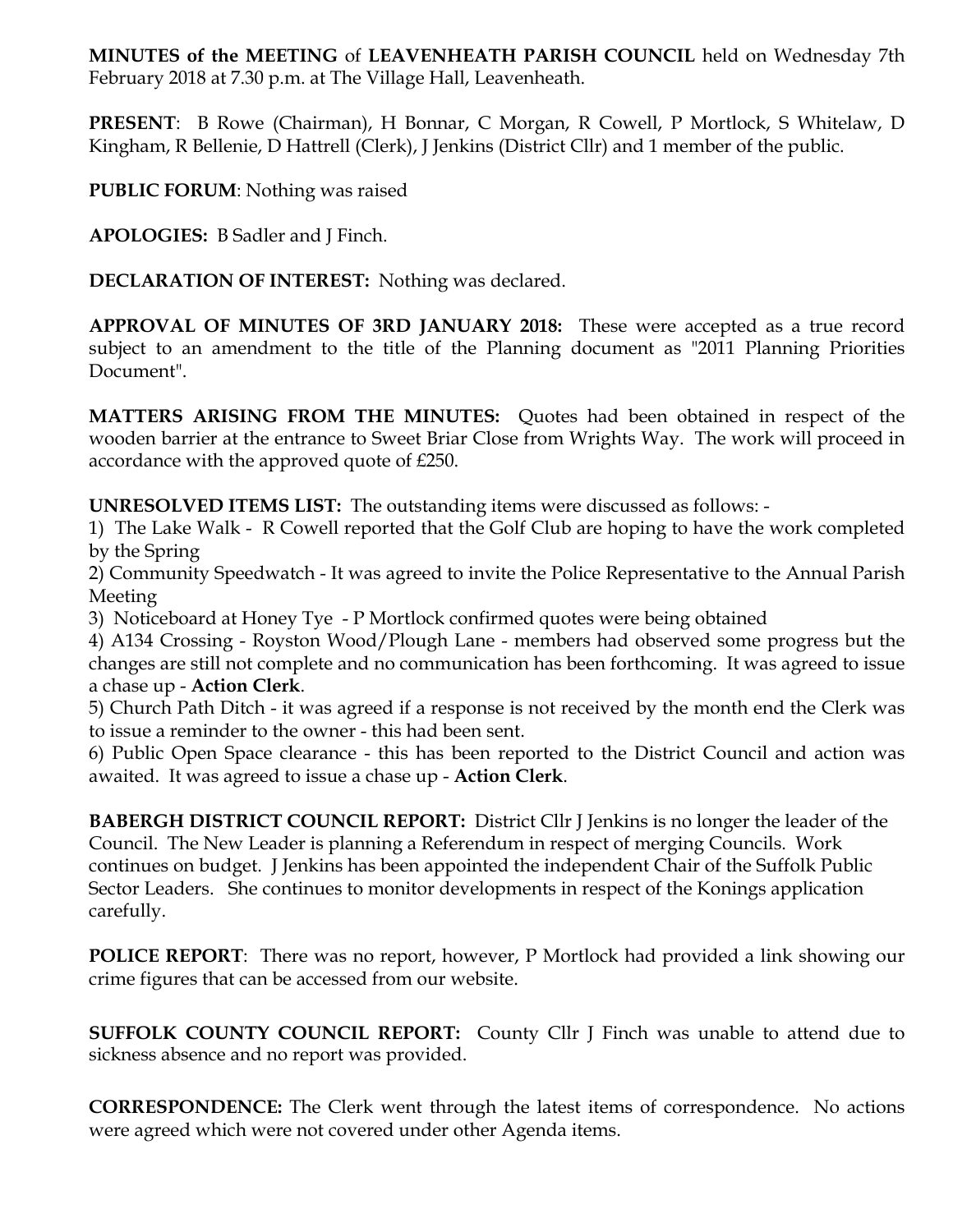**HIGHWAYS**: It was agreed to report that the new white lines on the A134 particularly at the junction with the High Road are breaking up - **Action Clerk**.

**FINANCE:** The bank balances as at 6th February 2018 were **£32342.33** in the Community Account, **£15373.08** in the Reserve Account making a total of **£47715.41**. It was agreed to use the new up to date model of the Financial Regulations as a starting point. H Bonnar agreed to amend and then send to the Clerk to circulate ahead of the March Meeting for approval - **Action H Bonnar and Clerk.** 

|              | The following were authorised for payment: - |                            |                         |
|--------------|----------------------------------------------|----------------------------|-------------------------|
| 1485         | 440.91                                       | D K Hattrell               | Clerks Salary           |
| 1486         | 102.20                                       | <b>Inland Revenue Only</b> | Clerk's deductions      |
| 1487         | 150.00                                       | Pete Irving Tree Services  | Tree Work               |
| 1488         | 35.00                                        | Suffolkbiz                 | <b>Website Training</b> |
| <b>Total</b> | £728.11                                      |                            |                         |

**REPORTS FROM ORGANISATIONS AND REPRESENTATIVES :** Reports were given from the Village Green, Village Hall, Footpath Warden and Tree Wardens. The Village Hall are looking for a new Treasurer and their AGM is scheduled for 14th May. Various work had been carried out to the Village trees both planned in respect of the clearance opposite Kingsland Lane and as a result of the recent stormy weather. Reviews of the condition of trees, refurbishment of owl nesting box was carried out and a proposed new flowering crab apple was being considered away from the Play Area on the Village Green.

**IDEAS TO IMPROVE THE VILLAGE:** A comment was made about potential removal of the hump as you enter the Village Hall Car Park.It was commented that recent high winds has spread various litter and members were grateful to Parishioners who had taken the trouble to clear. Some members were keen to organise a Village litterpick.

**REPORTS AND QUESTIONS FROM CHAIRMAN AND MEMBERS**: It was agreed for the working group to review the Standing Orders in the same way as the Financial Regulations. The most up to date model will be used with modifications. The amended document will be sent to the Clerk in good time for circulation ahead of the March Meeting - **Action Working Group**. Favourable comments were made about the clearance of the pavement adjacent to the orchard on High Road/A134. This was prompted by a report from a resident between meetings which was followed up by the Clerk to the landowner. It was agreed for the Clerk to check the availability of the Village Hall for the Annual Parish Meeting potentially on Tuesday 29th May - **Action Clerk**.

The meeting closed at **9.12 p.m**.

## **Planning Meeting on 7th February 2018**

The following decisions were confirmed by the Planning Authority: -